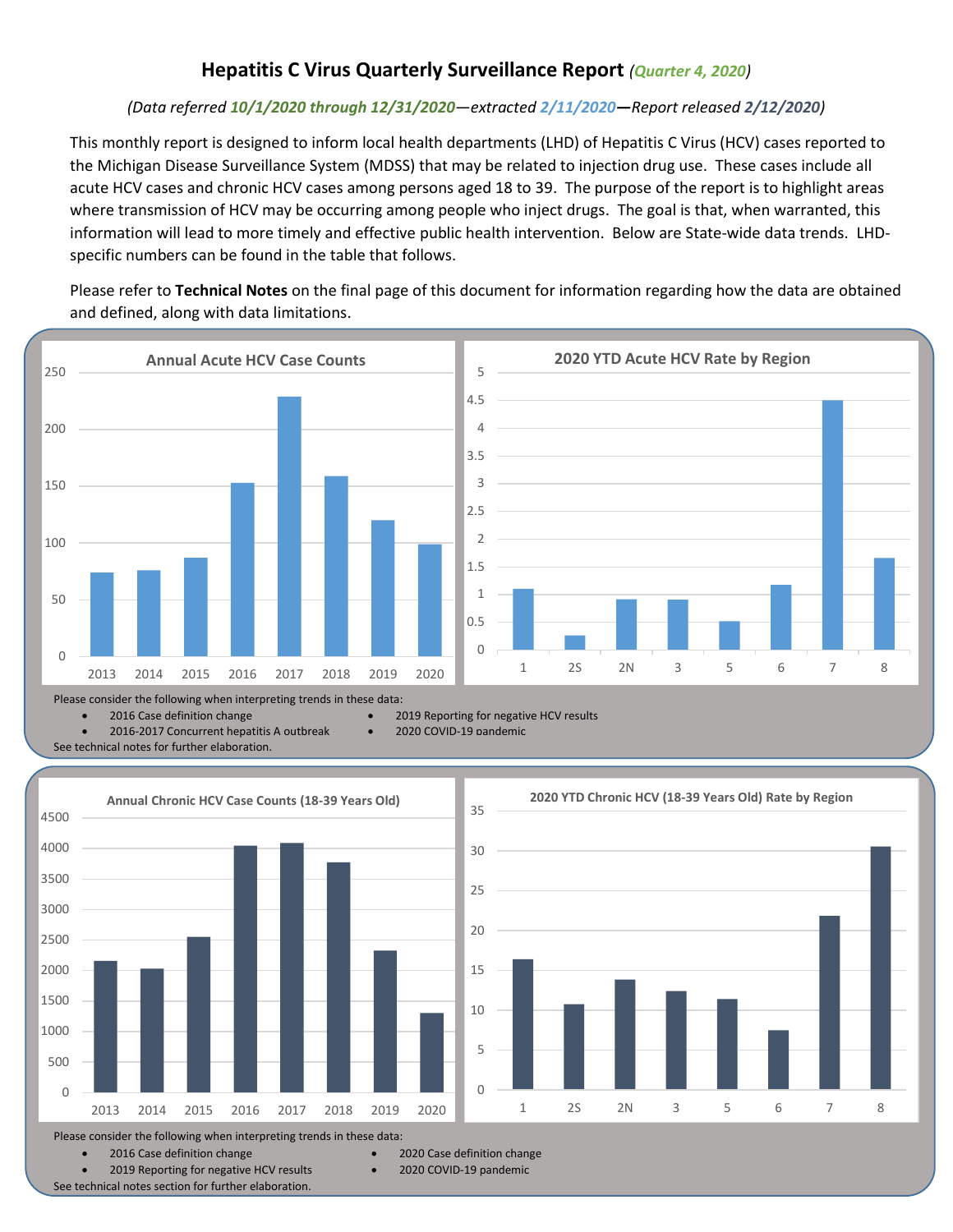| County                | <b>LHD</b>                      | Region         | <b>Acute HCV Cases</b><br>(Current Quarter) | <b>Acute HCV Cases</b><br>(This Quarter 2019) | <b>Acute HCV Cases</b><br>(YTD) | <b>Acute HCV Cases</b><br>(2019 YTD) |
|-----------------------|---------------------------------|----------------|---------------------------------------------|-----------------------------------------------|---------------------------------|--------------------------------------|
| Alcona                | District Health Department #2   | 3              | $\Omega$                                    | $\mathsf 0$                                   | $\mathbf{1}$                    | $\mathbf{1}$                         |
| Alger                 | Luce-Mackinac-Alger-Schoolcraft | 8              | $\mathbf 0$                                 | 0                                             | $\mathbf 0$                     | $\mathbf 0$                          |
| Allegan               | Allegan                         | 5              | $\mathbf 0$                                 | $\mathbf{1}$                                  | $\mathbf{1}$                    | $\mathbf{1}$                         |
| Alpena                | District Health Department #4   | $\overline{7}$ | $\mathsf 0$                                 | $\mathbf 0$                                   | $\mathbf{1}$                    | $\mathsf 0$                          |
| Antrim                | Northwest Michigan              | $\overline{7}$ | $\mathbf{1}$                                | $\mathbf{1}$                                  | $\mathbf{1}$                    | $\overline{2}$                       |
| Arenac                | Central Michigan                | 3              | $\mathbf 0$                                 | 0                                             | $\mathsf 0$                     | 0                                    |
| Baraga                | Western Upper Peninsula         | 8              | $\mathsf 0$                                 | $\mathbf 0$                                   | $\mathsf 0$                     | $\mathsf 0$                          |
| Barry                 | Barry-Eaton                     | 5              | $\mathbf 0$                                 | $\mathbf 0$                                   | $\mathbf 0$                     | $\mathsf 0$                          |
| Bay                   | Bay                             | $\overline{3}$ | $\mathbf 0$                                 | $\mathbf 0$                                   | $\overline{3}$                  | $\overline{3}$                       |
| Benzie                | Benzie-Leelanau                 | $\overline{7}$ | $\mathbf 0$                                 | $\mathbf 0$                                   | $\mathsf 0$                     | $\mathsf 0$                          |
| Berrien               | Berrien                         | 5              | $\mathbf 1$                                 | $\mathbf 1$                                   | $\mathbf{3}$                    | 4                                    |
| <b>Branch</b>         | Branch-Hillsdale-St. Joseph     | 5              | $\mathbf 0$                                 | 0                                             | $\mathsf 0$                     | $\mathbf 0$                          |
| Calhoun               | Calhoun                         | 5              | $\mathbf{1}$                                | $\mathbf{1}$                                  | $\mathbf{1}$                    | $\mathbf{1}$                         |
| Cass                  | Van Buren-Cass                  | 5              | $\mathbf 0$                                 | $\mathsf 0$                                   | $\mathsf 0$                     | $\mathbf{1}$                         |
| Charlevoix            | Northwest Michigan              | $\overline{7}$ | $\mathbf 0$                                 | 0                                             | $\overline{2}$                  | $\mathsf 0$                          |
| Cheboygan             | District Health Department #4   | $\overline{7}$ | $\mathbf 0$                                 | $\mathbf 0$                                   | $\mathbf{1}$                    | $\mathbf{1}$                         |
| Chippewa              | Chippewa                        | 8              | $\mathbf 0$                                 | $\mathsf 0$                                   | $\mathsf 0$                     | $\mathbf{1}$                         |
| Clare                 | Central Michigan                | 6              | 0                                           | 0                                             | $\mathbf{1}$                    | $\mathbf 0$                          |
| Clinton               | Mid-Michigan                    | $\mathbf 1$    | $\mathbf 0$                                 | $\mathsf 0$                                   | $\mathsf{O}\xspace$             | $\mathbf 1$                          |
| Crawford              | District Health Department #10  | $\overline{7}$ | $\mathsf 0$                                 | $\mathbf 1$                                   | $\overline{2}$                  | $\overline{2}$                       |
| Delta                 | Delta-Menominee                 | 8              | $\mathbf 0$                                 | $\mathbf 0$                                   | $\mathbf 0$                     | $\mathbf 0$                          |
| Detroit City          | Detroit City                    | 2S             | $\mathbf 0$                                 | $\mathbf 1$                                   | $\mathbf 0$                     | $\mathbf{1}$                         |
| Dickinson             | Dickinson-Iron                  | 8              | $\mathbf 0$                                 | $\mathbf 1$                                   | $\overline{2}$                  | $\mathbf{1}$                         |
| Eaton                 | Barry-Eaton                     | $\mathbf{1}$   | $\overline{2}$                              | 0                                             | $\overline{4}$                  | $\mathbf 0$                          |
| Emmet                 | Northwest Michigan              | $\overline{7}$ | $\mathbf 0$                                 | $\mathbf 0$                                   | $\mathbf 0$                     | $\mathbf{1}$                         |
| Genesee               | Genesee                         | 3              | $\mathbf{1}$                                | 3                                             | $\overline{4}$                  | 6                                    |
| Gladwin               | Central Michigan                | 3              | $\mathbf 0$                                 | $\mathsf 0$                                   | $\mathbf 0$                     | $\mathbf{1}$                         |
| Gogebic               | Western Upper Peninsula         | 8              | $\mathbf 0$                                 | $\mathbf 0$                                   | $\mathbf 0$                     | $\mathbf 0$                          |
| <b>Grand Traverse</b> | <b>Grand Traverse</b>           | $\overline{7}$ | $\mathbf{1}$                                | $\overline{2}$                                | 8                               | $\overline{4}$                       |
| Gratiot               | Mid-Michigan                    | $\mathbf{1}$   | $\mathbf 0$                                 | 0                                             | $\mathbf 0$                     | $\mathbf 0$                          |
| Hillsdale             | Branch-Hillsdale-St. Joseph     | $\mathbf{1}$   | 0                                           | $\mathbf 0$                                   | $\mathbf 0$                     | $\mathbf 0$                          |
| Houghton              | Western Upper Peninsula         | $\bf 8$        | $\mathsf 0$                                 | $\mathsf 0$                                   | $\mathbf 1$                     | $\mathbf 1$                          |
| Huron                 | Huron                           | $\overline{3}$ | $\mathbf 0$                                 | $\mathsf 0$                                   | $\mathbf 0$                     | $\mathbf{1}$                         |
| Ingham                | Ingham                          | $\mathbf{1}$   | $\mathbf 0$                                 | $\overline{2}$                                | $\overline{2}$                  | 6                                    |
| Ionia                 | Ionia                           | 6              | $\mathbf{1}$                                | $\overline{2}$                                | $\mathsf 3$                     | $\overline{2}$                       |
| losco                 | District Health Department #2   | $\overline{3}$ | $\mathsf 0$                                 | $\pmb{0}$                                     | $\mathbf 0$                     | $\mathbf 1$                          |
| Iron                  | Dickinson-Iron                  | 8              | $\mathbf 0$                                 | $\mathbf 0$                                   | $\mathbf{1}$                    | $\mathbf 0$                          |
| Isabella              | Central Michigan                | 6              | $\mathbf 0$                                 | $\mathbf 0$                                   | $\overline{2}$                  | $\mathbf 0$                          |
| Jackson               | Jackson                         | $\mathbf{1}$   | 0                                           | $\mathbf{1}$                                  | $\overline{4}$                  | $\overline{7}$                       |
| Kalamazoo             | Kalamazoo                       | 5              | $\mathbf 0$                                 | $\overline{2}$                                | $\mathbf 0$                     | $\overline{4}$                       |
| Kalkaska              | District Health Department #10  | $\overline{7}$ | $\mathbf 0$                                 | $\mathsf 0$                                   | $\overline{3}$                  | $\mathbf 0$                          |
| Kent                  | Kent                            | 6              | $\mathbf 0$                                 | $\mathbf{1}$                                  | $\overline{2}$                  | $\overline{4}$                       |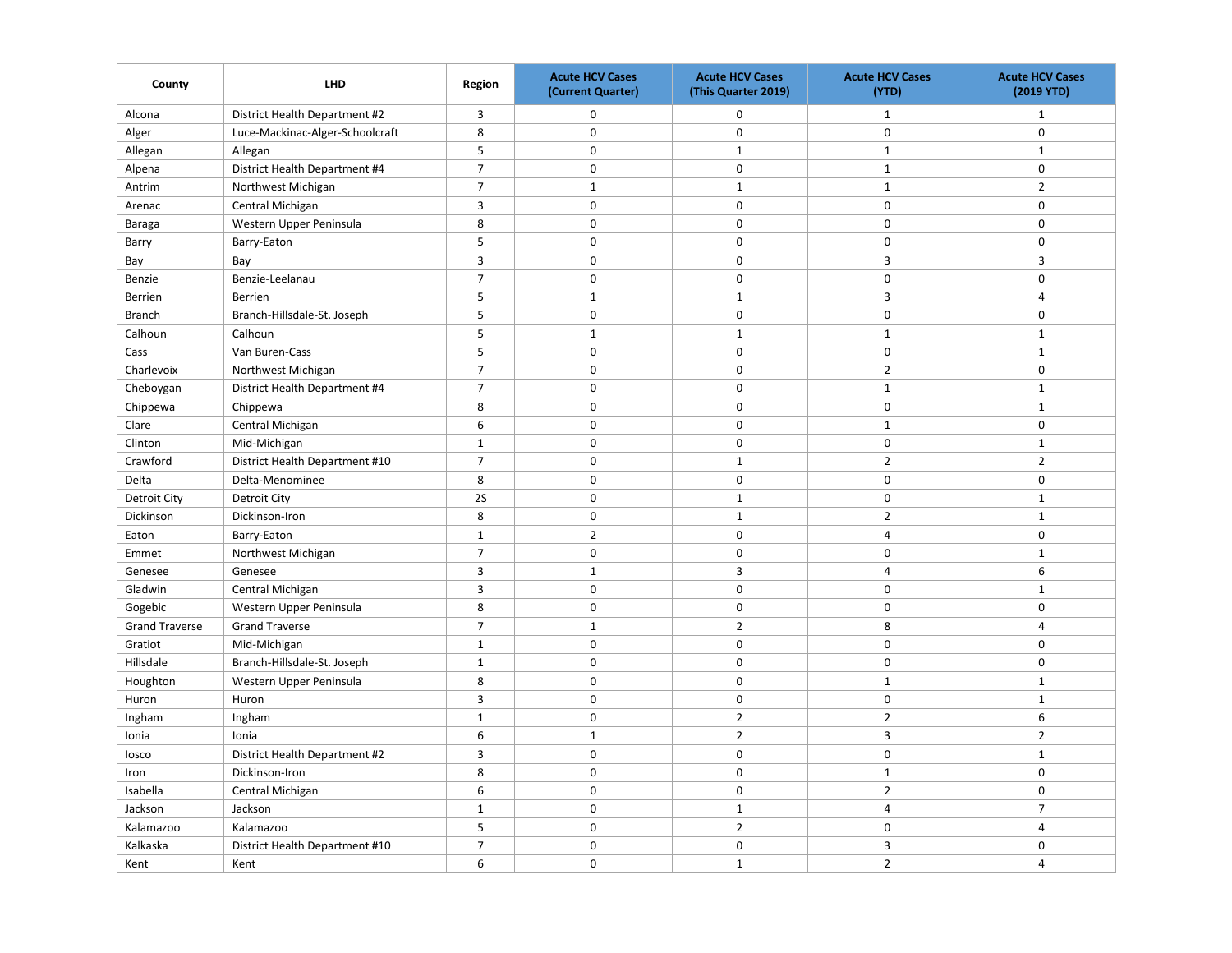| County           | <b>LHD</b>                         | Region         | <b>Acute HCV Cases</b><br>(Current Quarter) | <b>Acute HCV Cases</b><br>(This Quarter 2019) | <b>Acute HCV Cases</b><br>(YTD) | <b>Acute HCV Cases</b><br>(2019 YTD) |
|------------------|------------------------------------|----------------|---------------------------------------------|-----------------------------------------------|---------------------------------|--------------------------------------|
| Keweenaw         | Western Upper Peninsula            | 8              | 0                                           | 0                                             | 0                               | 0                                    |
| Lake             | District Health Department #10     | 6              | $\mathbf{1}$                                | 0                                             | 2                               | 0                                    |
| Lapeer           | Lapeer                             | 3              | 0                                           | 0                                             | $\mathbf{1}$                    | 0                                    |
| Leelanau         | Benzie-Leelanau                    | $\overline{7}$ | 0                                           | 0                                             | 0                               | 0                                    |
| Lenawee          | Lenawee                            | $\mathbf{1}$   | $\overline{2}$                              | 0                                             | $\overline{2}$                  | 1                                    |
| Livingston       | Livingston                         | $\mathbf{1}$   | $\mathbf 0$                                 | 0                                             | $\mathbf 0$                     | 0                                    |
| Luce             | Luce-Mackinac-Alger-Schoolcraft    | 8              | 0                                           | 0                                             | 0                               | 0                                    |
| Mackinac         | Luce-Mackinac-Alger-Schoolcraft    | 8              | 0                                           | 0                                             | $\mathbf 0$                     | 0                                    |
| Macomb           | Macomb                             | 2N             | 6                                           | 3                                             | 14                              | 22                                   |
| Manistee         | District Health Department #10     | $\overline{7}$ | $\mathbf 0$                                 | 0                                             | 0                               | 0                                    |
| Marquette        | Marquette                          | 8              | 0                                           | 1                                             | $\mathbf 1$                     | $\overline{2}$                       |
| Mason            | District Health Department #10     | 6              | $\mathbf{1}$                                | 0                                             | $\overline{2}$                  | 0                                    |
| Mecosta          | District Health Department #10     | 6              | 0                                           | 0                                             | $\mathbf 0$                     | 0                                    |
| Menominee        | Delta-Menominee                    | 8              | 0                                           | 0                                             | 0                               | $\mathbf{1}$                         |
| Midland          | Midland                            | 3              | 0                                           | $\mathbf 1$                                   | 0                               | $\mathbf{1}$                         |
| Missaukee        | District Health Department #10     | $\overline{7}$ | $1\,$                                       | 0                                             | $\mathbf 1$                     | 0                                    |
| Monroe           | Monroe                             | 2S             | 0                                           | $\pmb{0}$                                     | 0                               | 0                                    |
| Montcalm         | Mid-Michigan                       | 6              | $\mathbf 0$                                 | 0                                             | 0                               | $\mathbf 0$                          |
| Montmorency      | District Health Department #4      | $\overline{7}$ | $\mathbf 0$                                 | 0                                             | $\mathbf 0$                     | 0                                    |
| Muskegon         | Muskegon                           | 6              | 0                                           | 3                                             | 0                               | 10                                   |
| Newaygo          | District Health Department #10     | 6              | $\mathbf{1}$                                | 0                                             | $\mathbf{1}$                    | 0                                    |
| Oakland          | Oakland                            | 2N             | $\mathbf 0$                                 | 0                                             | $\mathbf 0$                     | $\overline{2}$                       |
| Oceana           | District Health Department #10     | 6              | 0                                           | 0                                             | $\mathbf 0$                     | 0                                    |
| Ogemaw           | District Health Department #2      | 3              | 0                                           | 0                                             | 0                               | 0                                    |
| Ontonagon        | Western Upper Peninsula            | 8              | 0                                           | 0                                             | 0                               | 0                                    |
| Osceola          | Central Michigan                   | 6              | 0                                           | 0                                             | 0                               | 0                                    |
| Oscoda           | District Health Department #2      | 3              | 0                                           | 0                                             | 0                               | 0                                    |
| Otsego           | Northwest Michigan                 | 7              | 0                                           | 1                                             | 0                               | $\mathbf{1}$                         |
| Ottawa           | Ottawa                             | 6              | $\mathbf{1}$                                | 1                                             | 5                               | $\mathbf{1}$                         |
| Presque Isle     | District Health Department #4      | $\overline{7}$ | 0                                           | 0                                             | $\mathbf{1}$                    | 0                                    |
| Roscommon        | Central Michigan                   | $\overline{7}$ | $\mathbf 0$                                 | 0                                             | $\mathbf 0$                     | 0                                    |
| Saginaw          | Saginaw                            | 3              | 0                                           | 0                                             | 0                               | 0                                    |
| St Clair         | St Clair                           | 2N             | 3                                           | $\overline{2}$                                | $\overline{7}$                  | $\overline{7}$                       |
| St Joseph        | Branch-Hillsdale-St. Joseph        | 5              | $\mathbf 0$                                 | 0                                             | 0                               | 0                                    |
| Sanilac          | Sanilac                            | 3              | 0                                           | $\mathbf{1}$                                  | 0                               | $\mathbf{1}$                         |
| Schoolcraft      | Luce-Mackinac-Alger-Schoolcraft    | 8              | $\Omega$                                    | $\mathbf 0$                                   | $\Omega$                        | $\Omega$                             |
| Shiawassee       | Shiawassee                         | $\mathbf{1}$   | 0                                           | 0                                             | 0                               | 0                                    |
| Tuscola          | Tuscola                            | 3              | 0                                           | 0                                             | $\mathbf{1}$                    | 0                                    |
| Van Buren        | Van Buren-Cass                     | 5              | 0                                           | 0                                             | 0                               | $\mathbf{1}$                         |
| Washtenaw        | Washtenaw                          | 2S             | $\mathbf{1}$                                | 0                                             | $\mathbf{1}$                    | $\overline{2}$                       |
| Wayne            | Wayne                              | 2S             | 3                                           | $\mathbf{1}$                                  | 5                               | 8                                    |
| Wexford          | District Health Department #10     | $\overline{7}$ | 0                                           | 0                                             | 0                               | 0                                    |
| MDOC             | Michigan Department of Corrections | MDOC           | $\mathsf{O}\xspace$                         | 0                                             | $\overline{2}$                  | $\overline{2}$                       |
| <b>STATEWIDE</b> |                                    |                | 28                                          | 34                                            | 99                              | 120                                  |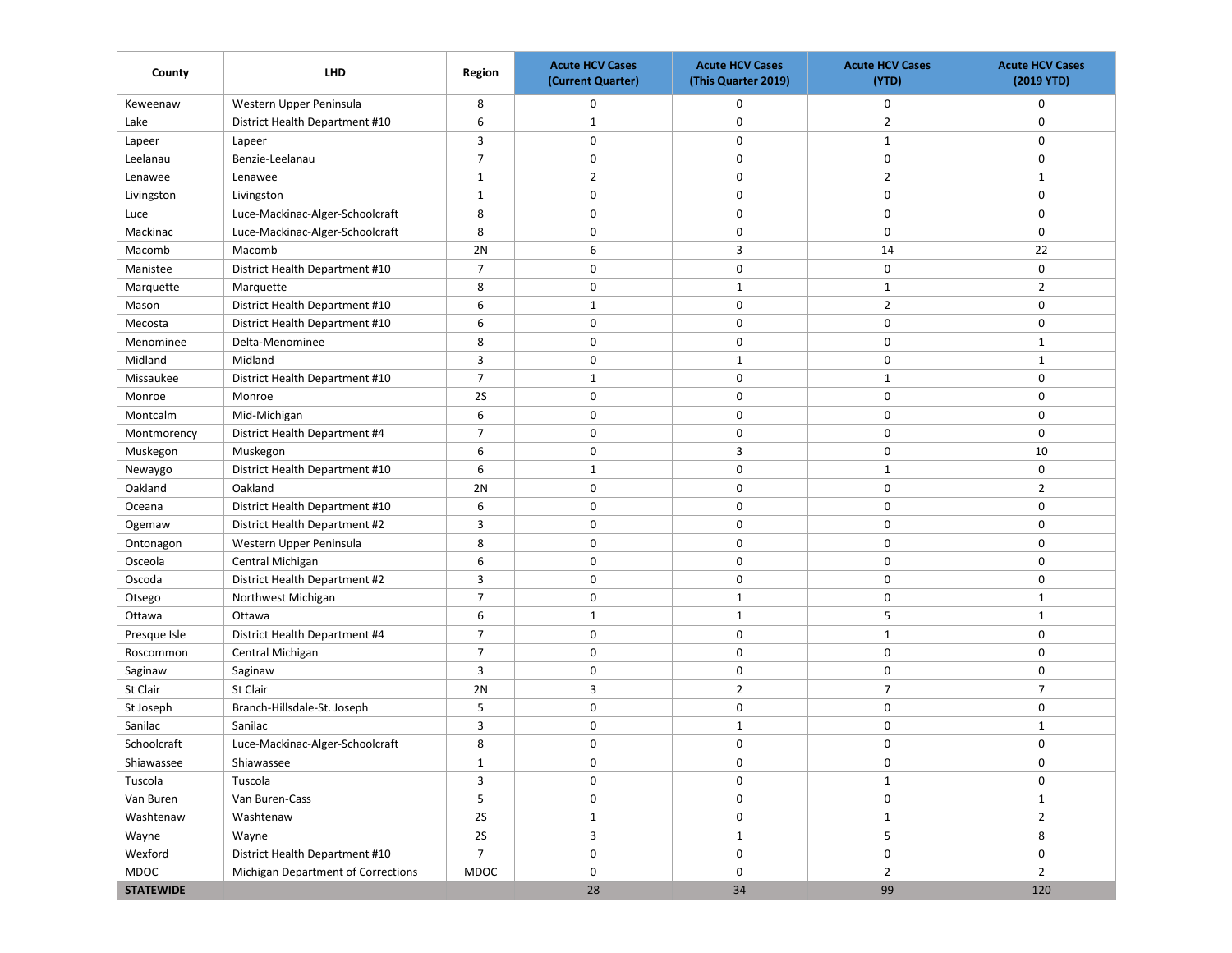| County                | <b>LHD</b>                      | Region         | <b>Chronic HCV Cases, Adults</b><br><b>Under 40 (Current</b><br>Quarter) | <b>Chronic HCV, Adults</b><br>Under 40 (This<br>Quarter 2019) | <b>Chronic HCV Cases, Adults</b><br>Under 40 (YTD) | <b>Chronic HCV Cases,</b><br><b>Adults Under 40 (YTD</b><br>2019) |
|-----------------------|---------------------------------|----------------|--------------------------------------------------------------------------|---------------------------------------------------------------|----------------------------------------------------|-------------------------------------------------------------------|
| Alcona                | District Health Department #2   | 3              | 0                                                                        | 0                                                             | 0                                                  | $<$ 5                                                             |
| Alger                 | Luce-Mackinac-Alger-Schoolcraft | 8              | $<$ 5                                                                    | 0                                                             | $<$ 5                                              | 0                                                                 |
| Allegan               | Allegan                         | 5              | $<$ 5                                                                    | $<$ 5                                                         | $<$ 5                                              | 10                                                                |
| Alpena                | District Health Department #4   | $\overline{7}$ | $<$ 5                                                                    | $<$ 5                                                         | 9                                                  | 15                                                                |
| Antrim                | Northwest Michigan              | $\overline{7}$ | $<$ 5                                                                    | $<$ 5                                                         | 5                                                  | 12                                                                |
| Arenac                | Central Michigan                | 3              | < 5                                                                      | < 5                                                           | $<$ 5                                              | 6                                                                 |
| Baraga                | Western Upper Peninsula         | 8              | $<$ 5                                                                    | 0                                                             | $<$ 5                                              | 8                                                                 |
| Barry                 | Barry-Eaton                     | 5              | 0                                                                        | $<$ 5                                                         | $<$ 5                                              | 10                                                                |
| Bay                   | Bay                             | 3              | 6                                                                        | $<$ 5                                                         | 14                                                 | 21                                                                |
| Benzie                | Benzie-Leelanau                 | 7              | $<$ 5                                                                    | $<$ 5                                                         | $<$ 5                                              | $\overline{7}$                                                    |
| Berrien               | Berrien                         | 5              | 11                                                                       | 6                                                             | 33                                                 | 26                                                                |
| <b>Branch</b>         | Branch-Hillsdale-St. Joseph     | 5              | 5                                                                        | 5                                                             | 14                                                 | 12                                                                |
| Calhoun               | Calhoun                         | 5              | $\overline{7}$                                                           | $<$ 5                                                         | 12                                                 | 35                                                                |
| Cass                  | Van Buren-Cass                  | 5              | $<$ 5                                                                    | $<$ 5                                                         | 9                                                  | 9                                                                 |
| Charlevoix            | Northwest Michigan              | 7              | $< 5$                                                                    | 0                                                             | $<$ 5                                              | 6                                                                 |
| Cheboygan             | District Health Department #4   | $\overline{7}$ | 5                                                                        | $<$ 5                                                         | 15                                                 | $\overline{7}$                                                    |
| Chippewa              | Chippewa                        | 8              | $<$ 5                                                                    | $\overline{7}$                                                | 20                                                 | 23                                                                |
| Clare                 | Central Michigan                | 6              | < 5                                                                      | 0                                                             | 11                                                 | 6                                                                 |
| Clinton               | Mid-Michigan                    | $\mathbf{1}$   | < 5                                                                      | 0                                                             | $<$ 5                                              | $<$ 5                                                             |
| Crawford              | District Health Department #10  | 7              | 0                                                                        | 0                                                             | 0                                                  | $<$ 5                                                             |
| Delta                 | Delta-Menominee                 | 8              | $<$ 5                                                                    | $<$ 5                                                         | 6                                                  | 13                                                                |
| <b>Detroit City</b>   | Detroit City                    | 2S             | $< 5$                                                                    | 38                                                            | 23                                                 | 143                                                               |
| Dickinson             | Dickinson-Iron                  | 8              | $<$ 5                                                                    | 0                                                             | 6                                                  | 6                                                                 |
| Eaton                 | Barry-Eaton                     | $\mathbf{1}$   | 6                                                                        | 0                                                             | 17                                                 | 16                                                                |
| Emmet                 | Northwest Michigan              | 7              | $<$ 5                                                                    | $<$ 5                                                         | 6                                                  | 6                                                                 |
| Genesee               | Genesee                         | 3              | 5                                                                        | 17                                                            | 42                                                 | 102                                                               |
| Gladwin               | Central Michigan                | 3              | 0                                                                        | $<$ 5                                                         | $<$ 5                                              | 9                                                                 |
| Gogebic               | Western Upper Peninsula         | 8              | $<$ 5                                                                    | $<$ 5                                                         | 6                                                  | $< 5$                                                             |
| <b>Grand Traverse</b> | <b>Grand Traverse</b>           | $\overline{7}$ | 5                                                                        | 13                                                            | 11                                                 | 36                                                                |
| Gratiot               | Mid-Michigan                    | $\mathbf{1}$   | $<$ 5                                                                    | < 5                                                           | $<$ 5                                              | 9                                                                 |
| Hillsdale             | Branch-Hillsdale-St. Joseph     | $\mathbf{1}$   | $<$ 5                                                                    | $<$ 5                                                         | 6                                                  | 16                                                                |
| Houghton              | Western Upper Peninsula         | 8              | $<$ 5                                                                    | $<$ 5                                                         | $\overline{7}$                                     | 9                                                                 |
| Huron                 | Huron                           | 3              | 0                                                                        | 0                                                             | $<$ 5                                              | $< 5$                                                             |
| Ingham                | Ingham                          | $\mathbf 1$    | 19                                                                       | 14                                                            | 49                                                 | 67                                                                |
| Ionia                 | Ionia                           | 6              | < 5                                                                      | < 5                                                           | 12                                                 | 13                                                                |
| losco                 | District Health Department #2   | 3              | $< 5$                                                                    | $< 5$                                                         | 5                                                  | 6                                                                 |
| Iron                  | Dickinson-Iron                  | 8              | $< 5$                                                                    | $< 5$                                                         | $<$ 5                                              | 9                                                                 |
| Isabella              | Central Michigan                | 6              | 6                                                                        | $< 5$                                                         | 22                                                 | 25                                                                |
| Jackson               | Jackson                         | $\mathbf{1}$   | 42                                                                       | $7\overline{ }$                                               | 52                                                 | 40                                                                |
| Kalamazoo             | Kalamazoo                       | 5              | 0                                                                        | 11                                                            | 18                                                 | 57                                                                |
| Kalkaska              | District Health Department #10  | $\overline{7}$ | $< 5$                                                                    | $< 5$                                                         | $\overline{7}$                                     | $<$ 5                                                             |
| Kent                  | Kent                            | 6              | 8                                                                        | 11                                                            | 19                                                 | 114                                                               |
| Keweenaw              | Western Upper Peninsula         | 8              | 0                                                                        | 0                                                             | $<$ 5                                              | $<$ 5                                                             |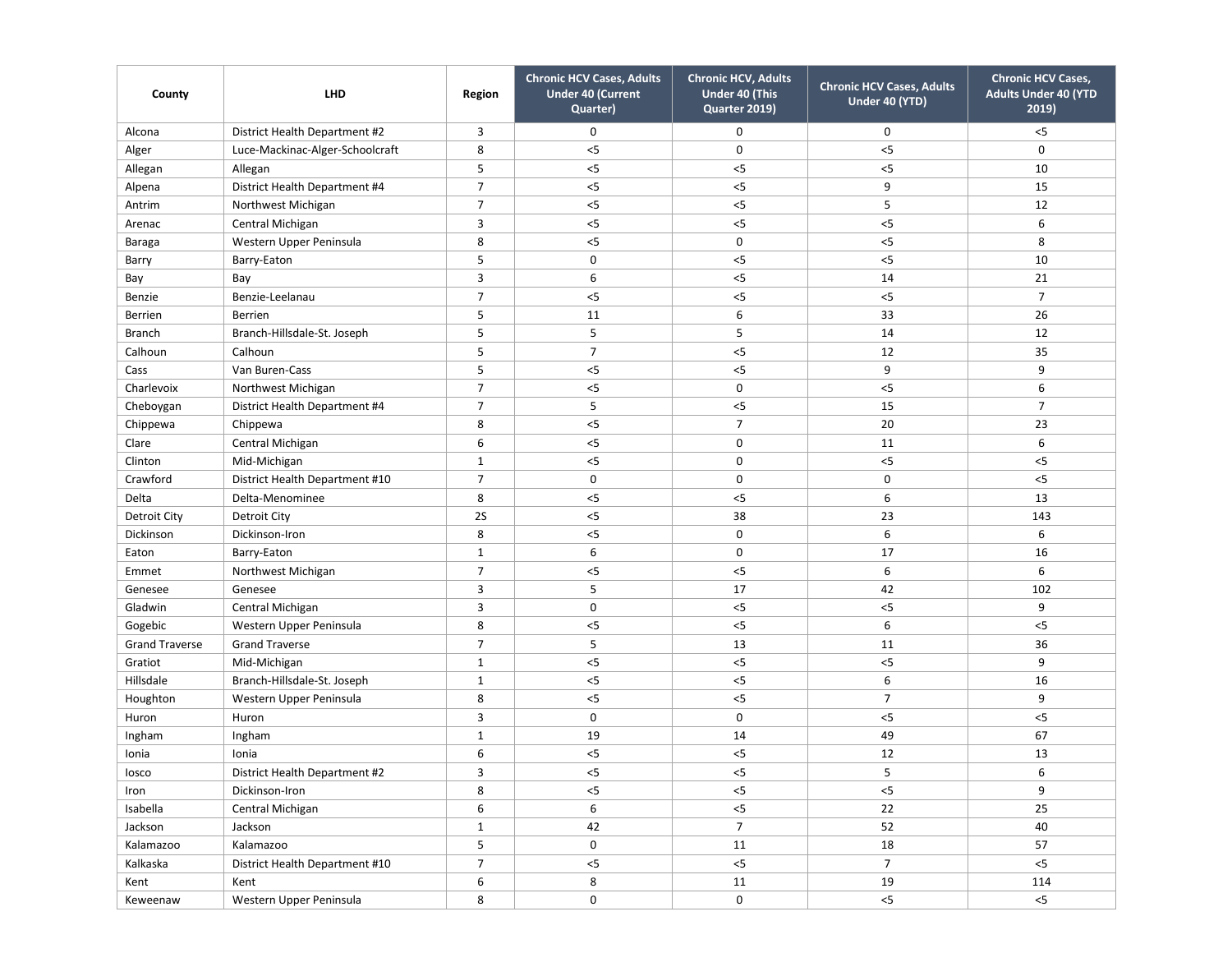| County           | <b>LHD</b>                         | Region         | <b>Chronic HCV Cases, Adults</b><br><b>Under 40 (Current</b><br>Quarter) | <b>Chronic HCV, Adults</b><br>Under 40 (This<br>Quarter 2019) | <b>Chronic HCV Cases, Adults</b><br>Under 40 (YTD) | <b>Chronic HCV Cases,</b><br><b>Adults Under 40 (YTD</b><br>2019) |
|------------------|------------------------------------|----------------|--------------------------------------------------------------------------|---------------------------------------------------------------|----------------------------------------------------|-------------------------------------------------------------------|
| Lake             | District Health Department #10     | 6              | $<$ 5                                                                    | 0                                                             | $<$ 5                                              | $<$ 5                                                             |
| Lapeer           | Lapeer                             | 3              | $<$ 5                                                                    | 5                                                             | 9                                                  | 33                                                                |
| Leelanau         | Benzie-Leelanau                    | $\overline{7}$ | $<$ 5                                                                    | $<$ 5                                                         | $<$ 5                                              | $\overline{7}$                                                    |
| Lenawee          | Lenawee                            | $\mathbf{1}$   | 8                                                                        | 6                                                             | 15                                                 | 24                                                                |
| Livingston       | Livingston                         | $\mathbf{1}$   | 6                                                                        | $<$ 5                                                         | 23                                                 | 24                                                                |
| Luce             | Luce-Mackinac-Alger-Schoolcraft    | 8              | $\mathbf 0$                                                              | 0                                                             | $<$ 5                                              | $<$ 5                                                             |
| Mackinac         | Luce-Mackinac-Alger-Schoolcraft    | 8              | $<$ 5                                                                    | 0                                                             | $<$ 5                                              | 0                                                                 |
| Macomb           | Macomb                             | 2N             | 45                                                                       | 45                                                            | 131                                                | 228                                                               |
| Manistee         | District Health Department #10     | $\overline{7}$ | 0                                                                        | $<$ 5                                                         | 6                                                  | $<$ 5                                                             |
| Marquette        | Marquette                          | 8              | 8                                                                        | $\overline{7}$                                                | 26                                                 | 28                                                                |
| Mason            | District Health Department #10     | 6              | $<$ 5                                                                    | 0                                                             | 5                                                  | 12                                                                |
| Mecosta          | District Health Department #10     | 6              | $<$ 5                                                                    | 0                                                             | $<$ 5                                              | $<$ 5                                                             |
| Menominee        | Delta-Menominee                    | 8              | $<$ 5                                                                    | $<$ 5                                                         | 5                                                  | 9                                                                 |
| Midland          | Midland                            | 3              | $<$ 5                                                                    | $<$ 5                                                         | 14                                                 | 17                                                                |
| Missaukee        | District Health Department #10     | $\overline{7}$ | 0                                                                        | 0                                                             | $<$ 5                                              | $<$ 5                                                             |
| Monroe           | Monroe                             | 2S             | 12                                                                       | 11                                                            | 49                                                 | 61                                                                |
| Montcalm         | Mid-Michigan                       | 6              | $<$ 5                                                                    | $<$ 5                                                         | $\overline{7}$                                     | 18                                                                |
| Montmorency      | District Health Department #4      | $\overline{7}$ | 0                                                                        | 0                                                             | $<$ 5                                              | $<$ 5                                                             |
| Muskegon         | Muskegon                           | 6              | 0                                                                        | 10                                                            | 9                                                  | 55                                                                |
| Newaygo          | District Health Department #10     | 6              | $<$ 5                                                                    | $<$ 5                                                         | 8                                                  | 10                                                                |
| Oakland          | Oakland                            | 2N             | 45                                                                       | 36                                                            | 143                                                | 156                                                               |
| Oceana           | District Health Department #10     | 6              | $<$ 5                                                                    | 0                                                             | $<$ 5                                              | $<$ 5                                                             |
| Ogemaw           | District Health Department #2      | 3              | 0                                                                        | 0                                                             | $<$ 5                                              | $<$ 5                                                             |
| Ontonagon        | Western Upper Peninsula            | 8              | $\mathbf 0$                                                              | $<$ 5                                                         | $<$ 5                                              | $<$ 5                                                             |
| Osceola          | Central Michigan                   | 6              | 0                                                                        | 0                                                             | 5                                                  | 5                                                                 |
| Oscoda           | District Health Department #2      | 3              | 0                                                                        | 0                                                             | $<$ 5                                              | $<$ 5                                                             |
| Otsego           | Northwest Michigan                 | $\overline{7}$ | $<$ 5                                                                    | $<$ 5                                                         | $<$ 5                                              | 9                                                                 |
| Ottawa           | Ottawa                             | 6              | < 5                                                                      | 7                                                             | 8                                                  | 24                                                                |
| Presque Isle     | District Health Department #4      | 7              | < 5                                                                      | 0                                                             | $<$ 5                                              | $<$ 5                                                             |
| Roscommon        | Central Michigan                   | 7              | < 5                                                                      | 5                                                             | 12                                                 | 10                                                                |
| Saginaw          | Saginaw                            | 3              | 10                                                                       | 12                                                            | 26                                                 | 51                                                                |
| St Clair         | St Clair                           | 2N             | 16                                                                       | 18                                                            | 44                                                 | 59                                                                |
| St Joseph        | Branch-Hillsdale-St. Joseph        | 5              | $<$ 5                                                                    | $<$ 5                                                         | 6                                                  | 12                                                                |
| Sanilac          | Sanilac                            | 3              | 6                                                                        | $<$ 5                                                         | 12                                                 | 11                                                                |
| Schoolcraft      | Luce-Mackinac-Alger-Schoolcraft    | 8              | $\mathbf 0$                                                              | 0                                                             | 0                                                  | 0                                                                 |
| Shiawassee       | Shiawassee                         | $\mathbf{1}$   | $<$ 5                                                                    | $<$ 5                                                         | 9                                                  | 21                                                                |
| Tuscola          | Tuscola                            | 3              | $< 5$                                                                    | $<$ 5                                                         | $\overline{7}$                                     | 6                                                                 |
| Van Buren        | Van Buren-Cass                     | 5              | $<$ 5                                                                    | $< 5$                                                         | 10                                                 | 9                                                                 |
| Washtenaw        | Washtenaw                          | 2S             | 22                                                                       | $< 5$                                                         | 22                                                 | 18                                                                |
| Wayne            | Wayne                              | 2S             | 55                                                                       | 55                                                            | 151                                                | 233                                                               |
| Wexford          | District Health Department #10     | $\overline{7}$ | $<$ 5                                                                    | $< 5$                                                         | $\overline{7}$                                     | 13                                                                |
| MDOC             | Michigan Department of Corrections | <b>MDOC</b>    | $<$ 5                                                                    | 27                                                            | 11                                                 | 206                                                               |
| <b>STATEWIDE</b> |                                    |                | 451                                                                      | 455                                                           | 1303                                               | 2327                                                              |